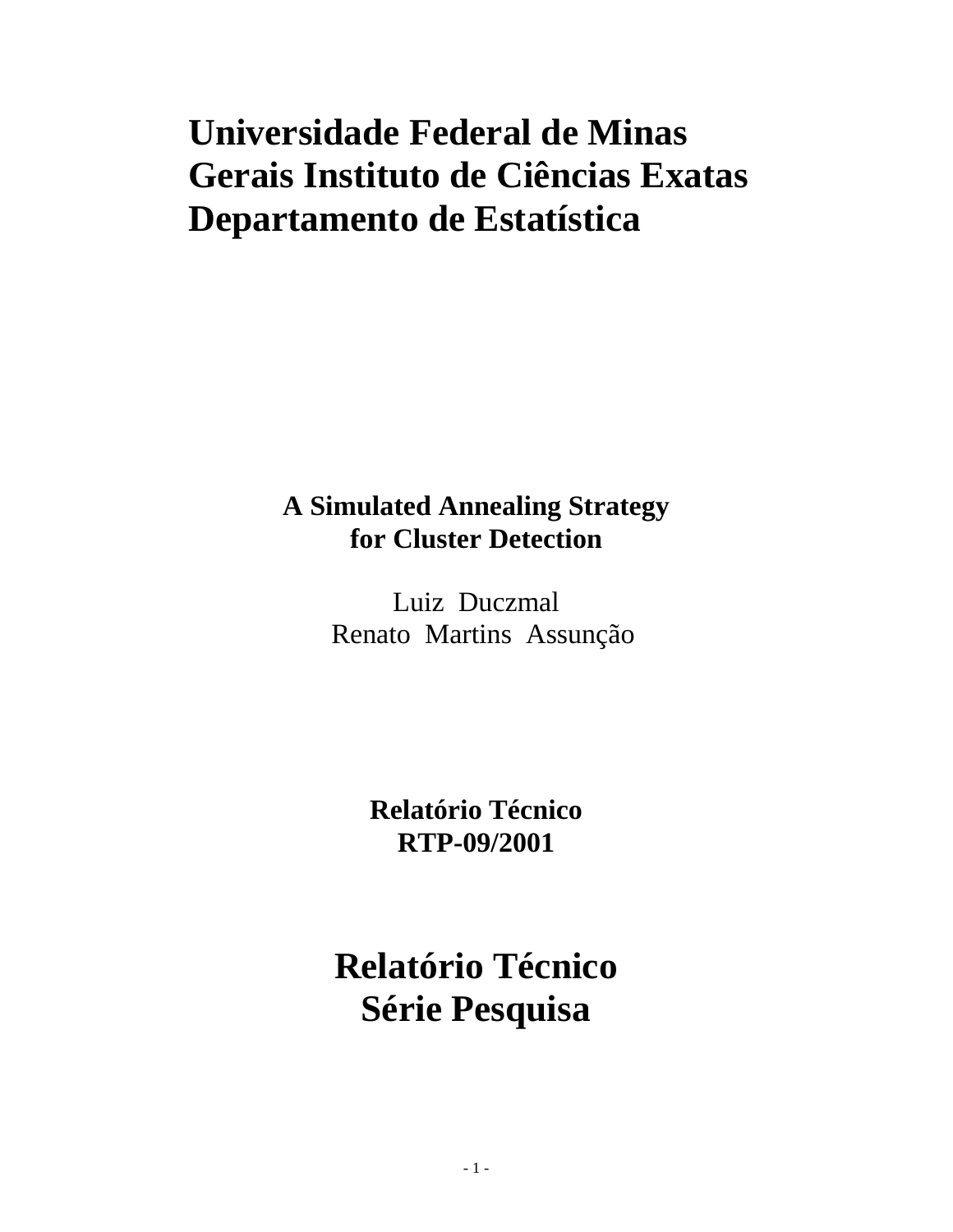#### **ABSTRACT**

We discuss and implement a new strategy for spatial cluster detection. A test statistic based on the likelihood ratio is used, as formulated by Kulldorff and Nagarwalla. Differently from these authors, our test is not restricted to the detection of clusters with fixed shape, such as rectangular or circular shape, but it looks for connected clusters with arbitrary geometry. This could be advantageous in real situations, where we frequently find spatial clusters along rivers or transport ways, for example. A new technique of adaptive simulated annealing is developed, focused on the problem of finding the local maxima of a certain likelihood function over the space of the connected subgraphs of the graph associated to the map of populations and geo-referenced cases. This algorithm has applications to the study of disease clusters and hot-spots of criminality. We present a study case for homicides in the city of Belo Horizonte, Brazil.

**KEYWORDS**: Spatial cluster detection, simulated annealing, likelihood ratio test, disease clusters, hot-spots detection.

#### 1. INTRODUCTION

Epidemiologists and crime analysts have interest in the detection and monitoring of disease clusters or hot-spots of criminality. A rather complete discussion about spatial cluster detection and inference may be found in [1], [3], [4], [6] and [7]. We assume that we have at our disposal a map of regions, each one with a defined risk population and a certain number of observed cases. The cases corresponds to the individuals in each population that have a special designation, such as an infected individual or a crime victim. For simplicity, we may represent the regions by polygons, and the common frontier between two regions are either a single point or a (non-trivial) segment (see fig. 1.a). Two regions are said to be *neighbors* when they are connected by a segment. This map of interconnected regions can be further simplified and mathematically represented by a graph, where each region is associated to a node, and when two regions are neighbors, there is an edge in the graph linking the corresponding two nodes (fig. 1.b). Each node may have a number of attributes, such as the population and the number of cases of the corresponding region. A connected subset of regions of the map is called a *zone* (see, e.g. figure 2). Corresponding to each zone there is a connected *subgraph* of the map graph. From now on we will identify each subgraph with the zone that it represents.



FIGURE 1A: The regions of a map Figure 1B: The associated graph

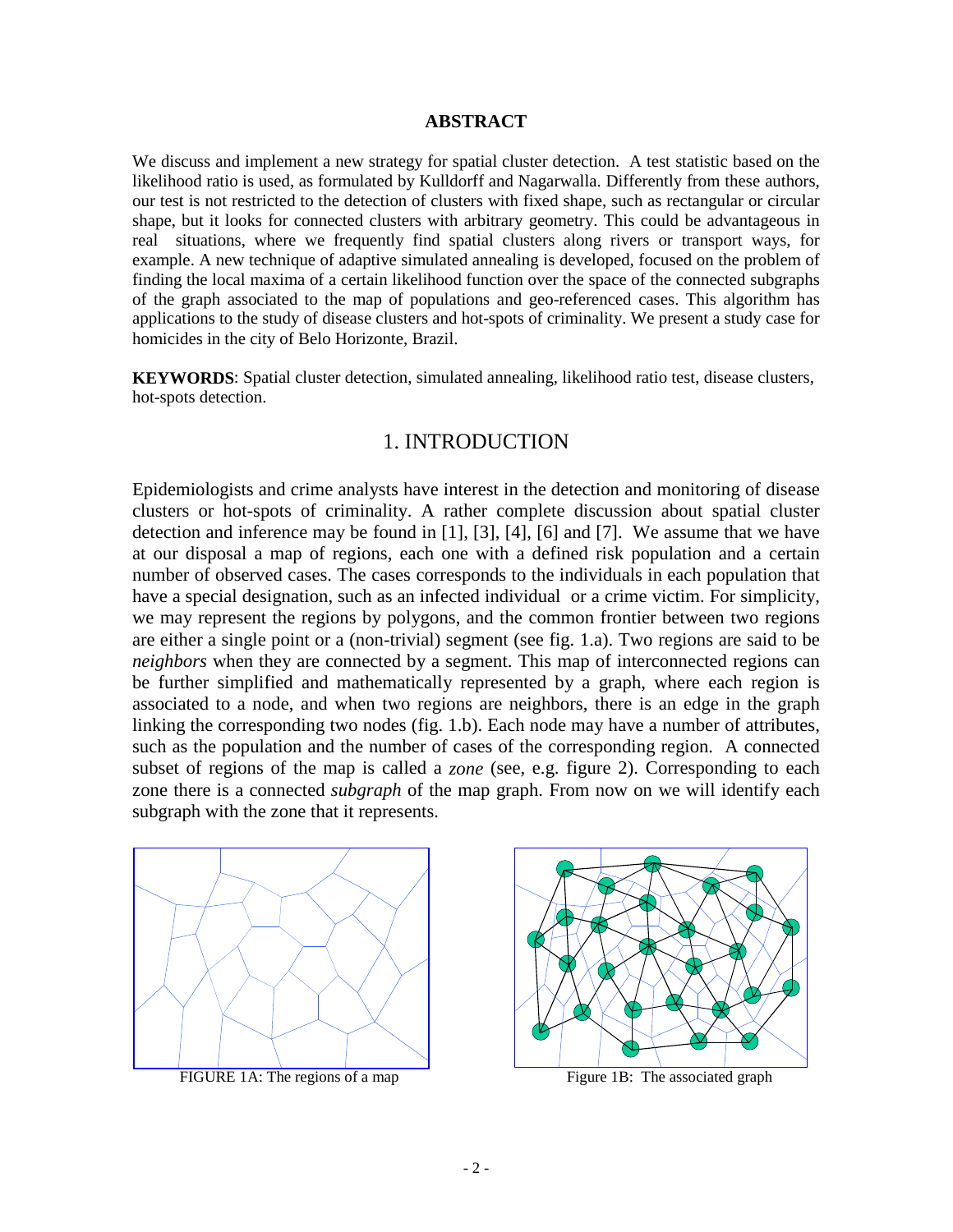We consider here the problem of finding, among all zones, which one is the most likely (if any) to have a high incidence of cases relative to the population. We will call such zone a *cluster.* The precise formulation of this problem will be addressed in the next sections.

The algorithm considered in [6] sweeps over the zones circumscribed by circles of varying radii centered at each of the regions of the map. At each one of these zones, a test statistic function is computed, and the algorithm selects the zone that maximizes this function, as the most likely to be a cluster, if it exists. In this paper we will present a graph-based algorithm that overcomes some of the limitations of that algorithm.

The choice of the regions in real maps deserves some attention. We would like to choose regions that are small enough to circumscribe a relatively homogeneous area, in such a manner that we could consider the population and the cases inside each region as roughly similar. If this condition cannot be fulfilled, it may not be possible to consider the attributes of the graph nodes as adequate descriptions of the regions. In this case, it would be necessary to further refine the regions in the original map, in order to create a new set of smaller and more uniform regions. For example, if one single region is big enough to contain aggregates of individuals with very dissimilar incomes, we cannot expect to find homogeneous poverty-related disease rates within this region.

We now proceed to define some terms that will be used in our discussion.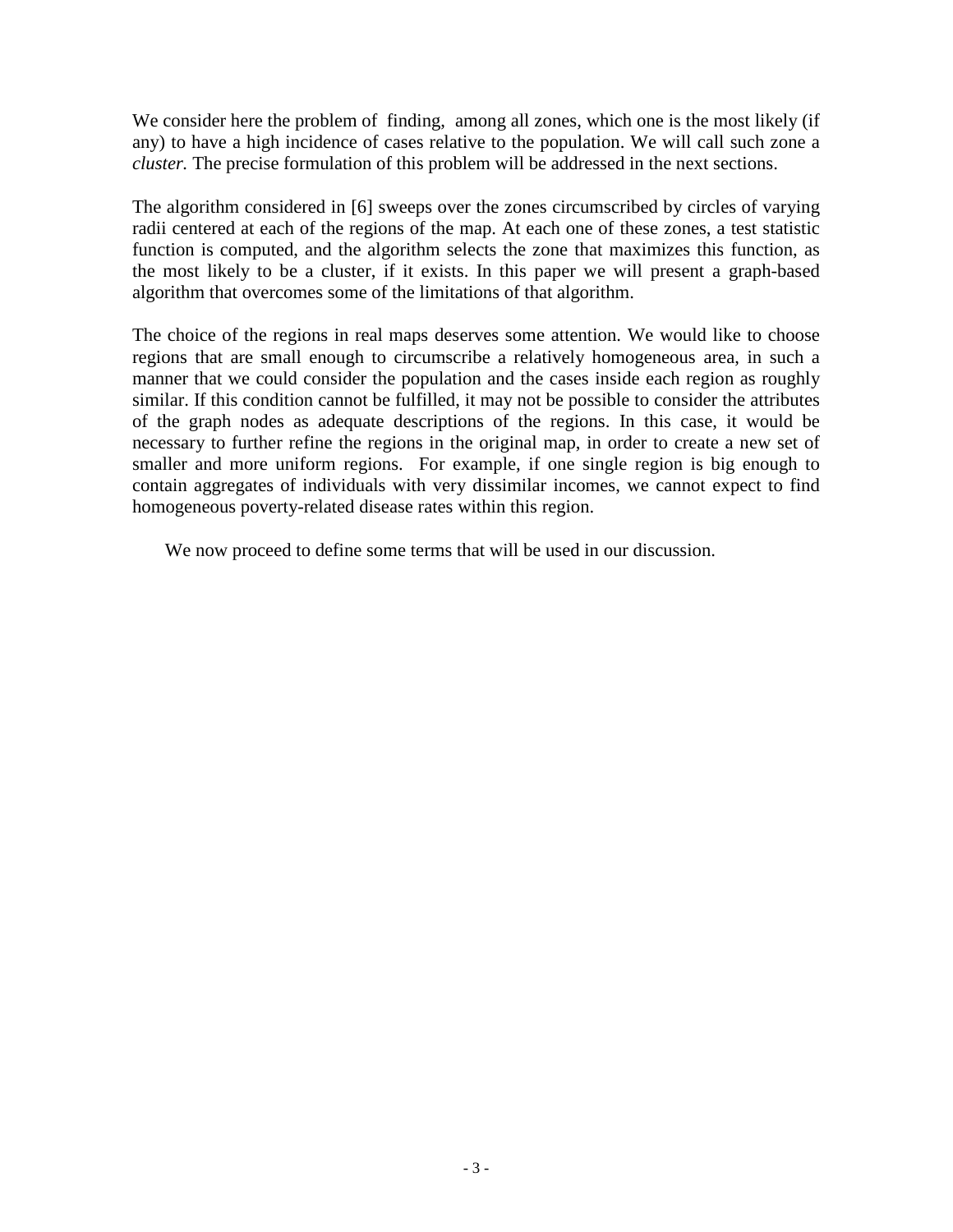

FIGURE 2: A zone within a map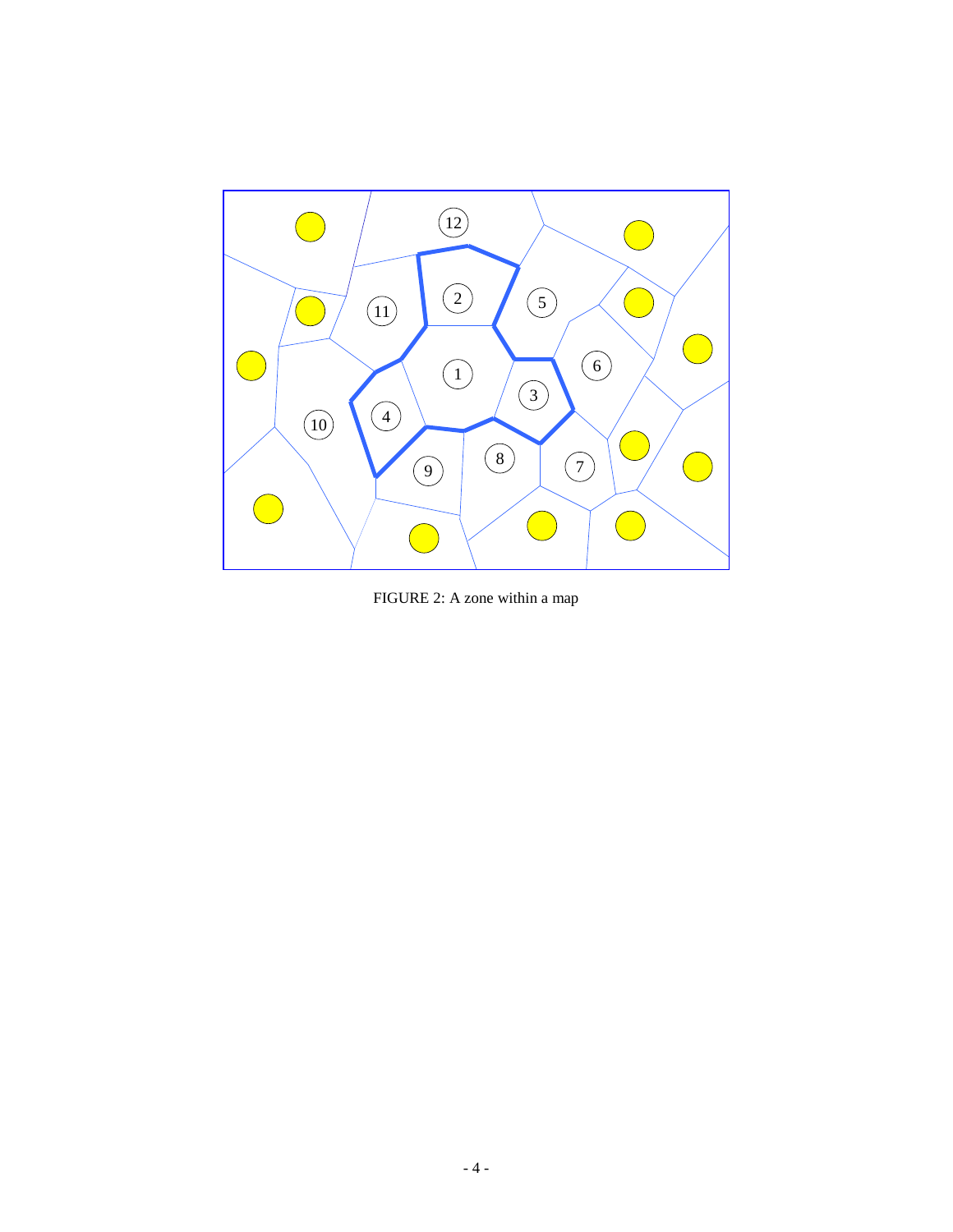#### 2. THE SETTING OF THE PROBLEM

A *non-oriented* graph (or graph, for short) G is an ordered pair  $(V, E)$ , where V is a finite set of *vertices*  $\{v_1, ..., v_n\}$  and *E* is a set of *edges*  $\{e_1, ..., e_m\}$ , such that  $e_i = \{v_{i_1}, v_{i_2}\}$ , with  $v_{i_1} \neq v_{i_2}$  and  $v_{i_1}$ ,  $v_{i_2} \in V$ ,  $i = 1,...,m$ . If  $\{v_j, v_k\}$  is an edge, then  $v_j$  and  $v_k$  are *adjacent* vertices. The graph  $S = (V_1, E_1)$  is a *subgraph of*  $G = (V, E)$  if  $V_1 \subset V$ , and  $E_1 \subset E$ . The subgraph  $S = (V_1, E_1)$  of  $G = (V, E)$  is an *inherited subgraph of G* if  $v_j, v_k \in V_1, \{v_j, v_k\} \in E \implies \{v_j, v_k\} \in E_1$ , i.e.,  $E_1$  is a maximal set over all the subgraphs  $(V_1, W)$  of  $G$ .

Two vertices  $v_j$ ,  $v_k$  of a graph  $G = (V, E)$  *are connected by a path* if there is a sequence of vertices  $v_{r_1}, v_{r_2},..., v_{r_p}$  such that  $v_j = v_{r_1}, v_k = v_{r_p}$ , and  $\{v_{r_i}, v_{r_{i+1}}\} \in E, i = 1,..., p-1$ .

A graph  $G = (V, E)$  is *connected* if any pair of distinct vertices  $v_j, v_k \in V$  are connected by a path.

The inherited subgraphs  $S_1 = (V_1, E_1)$  and  $S_2 = (V_2, E_2)$  of  $G = (V, E)$  are *neighbors* if the set  $(V_1 \cup V_2) - (V_1 \cap V_2)$  consists of exactly one element.

 For each connected inherited subgraph *S* of *G* , the *connected neighborhood* (or simply the *neighborhood*) *N*(*S*) of *S* is the set of all connected inherited neighboring subgraphs of *S* .

Consider, for example, the map in figure 2. The zone with the vertices set {1,2,3,4} has 11 connected inherited neighbors, namely the ones with the vertices sets  $\{1,2,3,4,5\}$ , {1,2,3,4,6}, {1,2,3,4,7}, {1,2,3,4,8}, {1,2,3,4,9}, {1,2,3,4,10}, {1,2,3,4,11}, {1,2,3,4,12},  $\{1,2,3\}$ ,  $\{1,2,4\}$  and  $\{1,3,4\}$ . Observe that the neighbor with vertices set  $\{2,3,4\}$  is not connected.

We follow [6] to establish the statistical notation. Let  $\zeta$  be a cluster candidate among the set **Z** of all connected inherited subgraphs associated to the regions of the map. That is, *z* is a connected subset of regions in the map. Define *p* as the probability that an individual is a case in *z,* and *q* as the probability that an individual is a case in the complement of *z.* We would like to test if *z* is a cluster. The alternative hypothesis is  $H_1$ :  $z \in Z$ ,  $p > q$ , and the null hypothesis is  $H_0: p = q$  (i.e., there is no cluster in **Z**). Knowing the population and cases in each region allows us to define  $n_z$  as the population of the region *z*,  $c_z$  as the number of cases of the region *z*, *N* as the total population in the map and *C* as the total number of cases. For this fixed cluster candidate *z* adopting a binomial model produces the following likelihood function:

The likelihood ratio is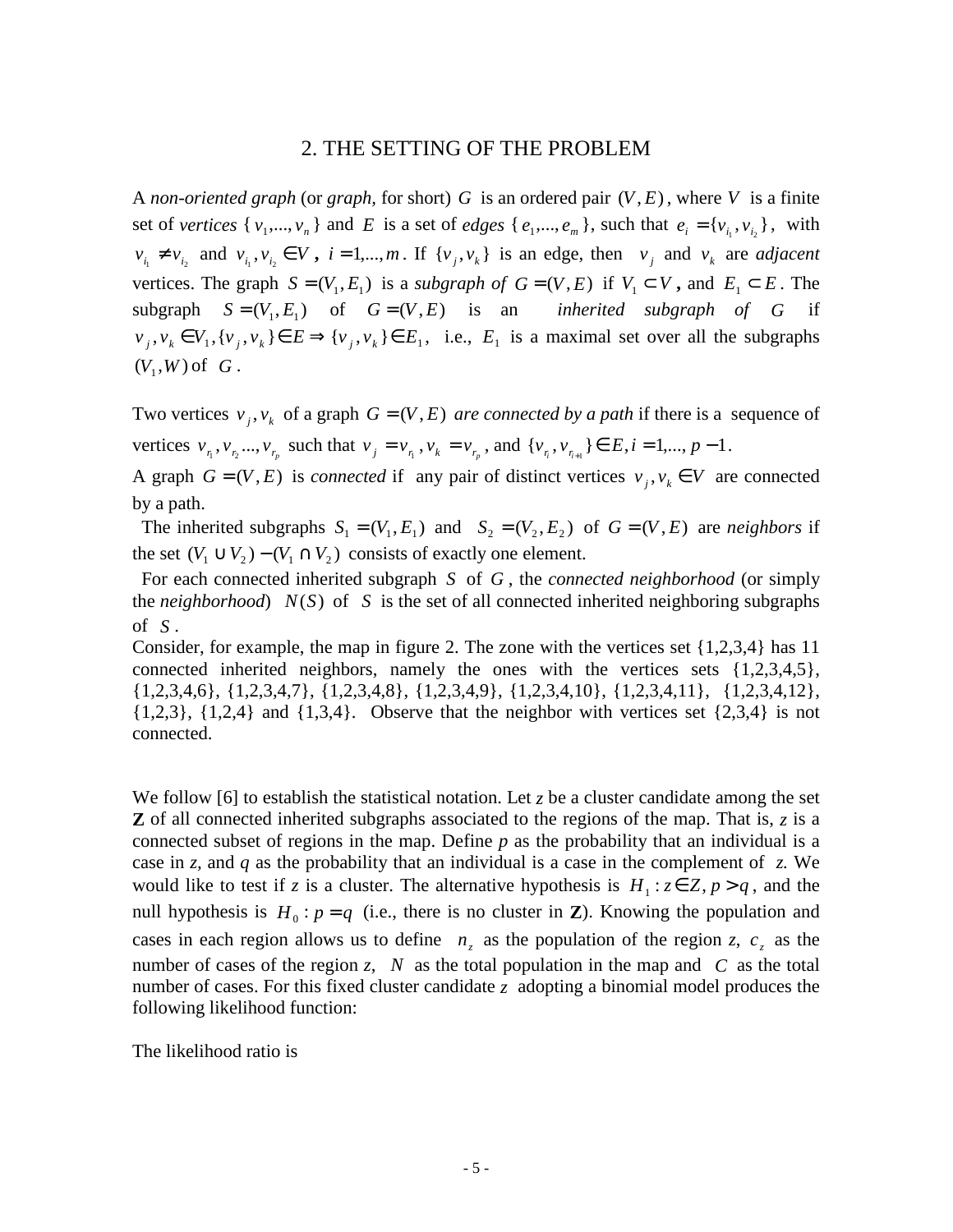$$
T = \frac{\sup_{z \in Z, p > q} L(z, p, q)}{\sup_{p > q} L(z, p, q)} \quad (p, q \in [0, 1]).
$$

The denominator in the expression above reduces to

$$
\sup_{p=q} L(z, p, q) = \sup_{p \in [0,1]} p^{C} (1-p)^{N-C} = \frac{C^{C} (N-C)^{N-C}}{N^{N}} = L_0
$$

and is a constant that depends only on *C* .

For a fixed candidate *z*, we maximize over all possible  $0 \le q \le p \le 1$ . Let

$$
L(z) = \sup_{p>q} L(z, p, q)
$$
  
= 
$$
\begin{cases} \frac{c_z}{n_z} \int_0^{c_z} \left( \frac{n_z - c_z}{n_z} \right)^{n_z - c_z} \left( \frac{C - c_z}{N - n_z} \right)^{C - c_z} \left( \frac{N - n_z - (C - c_z)}{N - n_z} \right)^{N - N_z - (C - c_z)}, & \text{if } \frac{c_z}{n_z} > \frac{C - c_z}{N - n_z} \\ L_0, & \text{otherwise.} \end{cases}
$$

The objective here is to find the zone  $z$  that maximizes the function  $L$ . For a map with  $n$ regions, we would need to analyze all the connected inherited subgraphs among the  $2<sup>n</sup>$ possible subsets of *n* vertices, and this is a formidable task for a map with hundreds of regions. So we need to try to analyze only the most promising subgraphs of the collection of all connected inherited subgraphs, and discard the less interesting ones.

#### 3. THE ADAPTIVE SIMULATED ANNEALING TECHNIQUE

We will show here an algorithm that makes a sweeping over a subset of the collection of all the connected inherited subgraphs, moving at each step from a subgraph to one of its neighbors, until we find the cluster (or give up the search). We need to establish a set of rules telling us how to choose the best neighbor at each step, in order to try to minimize the number of examined subgraphs. We will also need to make a test to show the significance of the possibly found cluster.

Perhaps the first idea that comes to mind would be to choose always the neighbor subgraph with the highest value of the function *L* at each step, thus conducting us finally to the cluster some steps ahead. As tempting as it seems, this strategy does not work in general, because it frequently leads us to subgraphs that are only local maxima of the function *L* , but do not maximize *L* over all the possible subgraphs. A great improvement could be made to this idea, however, if we allow the algorithm, at judicious times, to randomly choose a neighbor subgraph, instead of picking up the highest *L* -valued one. Thus, most of the times the algorithm decides for the highest *L* -valued neighbor, but on some occasions it adopts a less deterministic decision. The effect of this rule changing would be to give the algorithm more freedom to survey adjacent neighborhoods that are potentially more interesting, and that almost never would be visited otherwise. We associate with the degree of determinism of the neighbor choice the physical notion of temperature; the higher the temperature, the increased randomness involved in the selection of the next neighbor.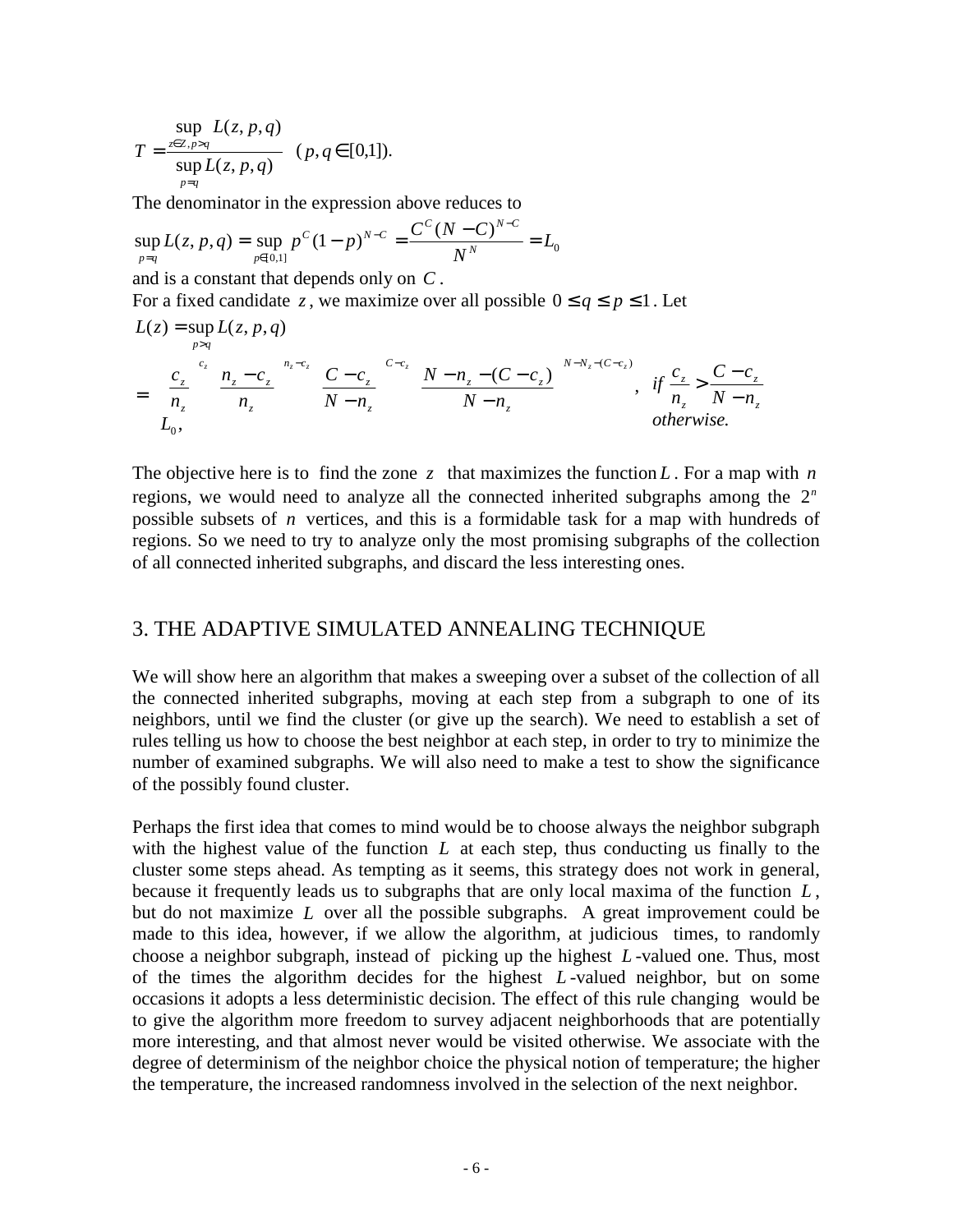Instead of using a continuum of temperatures, our algorithm uses only three levels of temperature, high, medium and low, corresponding to three different criteria of choosing the next neighbor of the subgraph:

- High temperature: Uniform random choice of neighbors.
- Medium Temperature: Random choice with chances proportional to the logarithm of the likelihood ratio of the neighbors.
- Low Temperature: Always choose the neighbor with the highest likelihood ratio.

The effects of this strategy in the sweeping of the collection of subgraphs are described below:

- High temperature: Higher mobility, do not have a strong preferential direction.
- Medium Temperature: Has a higher probability of choosing a direction with high likelihood ratio, but without discarding another directions.
- Low Temperature: Deterministic, always choosing the neighbor with the highest likelihood ratio.

In order to unify these three strategies, we create a function  $F(G, temp)$  that receives the current subgraph *G* and returns a neighbor of *G* chosen accordingly to the choice strategy at the *high, medium* or *low* temperature value set to the variable *temp*.

In addition to these three levels of randomness in the process of neighbor selection, we will go further and create one more strategy. Let us define the function *H(G)* as follows:

If a vertex  $v_0$  was added to *G* in the previous step, the function  $H(G)$  returns a neighbor of

*G* that includes  $v_0$  and also a randomly chosen extra vertex  $v_1$ , adjacent to  $v_0$ . If

otherwise a vertex  $v_0$  was excluded on the previous step, then returns the neighbor given by *F(G, low)*. For example, referring again to figure 2, if the previous subgraph has the set of vertices {1,2,4} and the current subgraph has the set of vertices {1,2,3,4}, then the result of *H(G)* is chosen randomly among the subgraphswith the set of vertices {1,2,3,4,5}, or {1,2,3,4,6}, or {1,2,3,4,7}, or {1,2,3,4,8}. The objective of successive applications of *H* is to try to force the appearance of potentially interesting subgraphs that are normally beyond the range of the sweeping given by the function  $\vec{F}$  alone. As we shall see, the function  $\vec{H}$ will be used exclusively when there are indications that the current subgraph is a promising one.

We identified four factors that are relevant to the convenient selection of the strategy at each step, when the algorithm computes the *L* -function for each one of the neighbors of the current subgraph, and prepares to choose the next neighboring subgraph:

- There was found  $(hL = 1)$  or not  $(hL = 0)$  a neighbor with higher *L*-value at the current step;
- The number *cs* of consecutive steps such that weren't found new subgraphs with *L* value  $> 1$ .
- The number *vb* of times that the current subgraph has been visited before in the survey;
- The number *cv* of common vertices between the current subgraph and the highest yet *L* -valued one in the survey.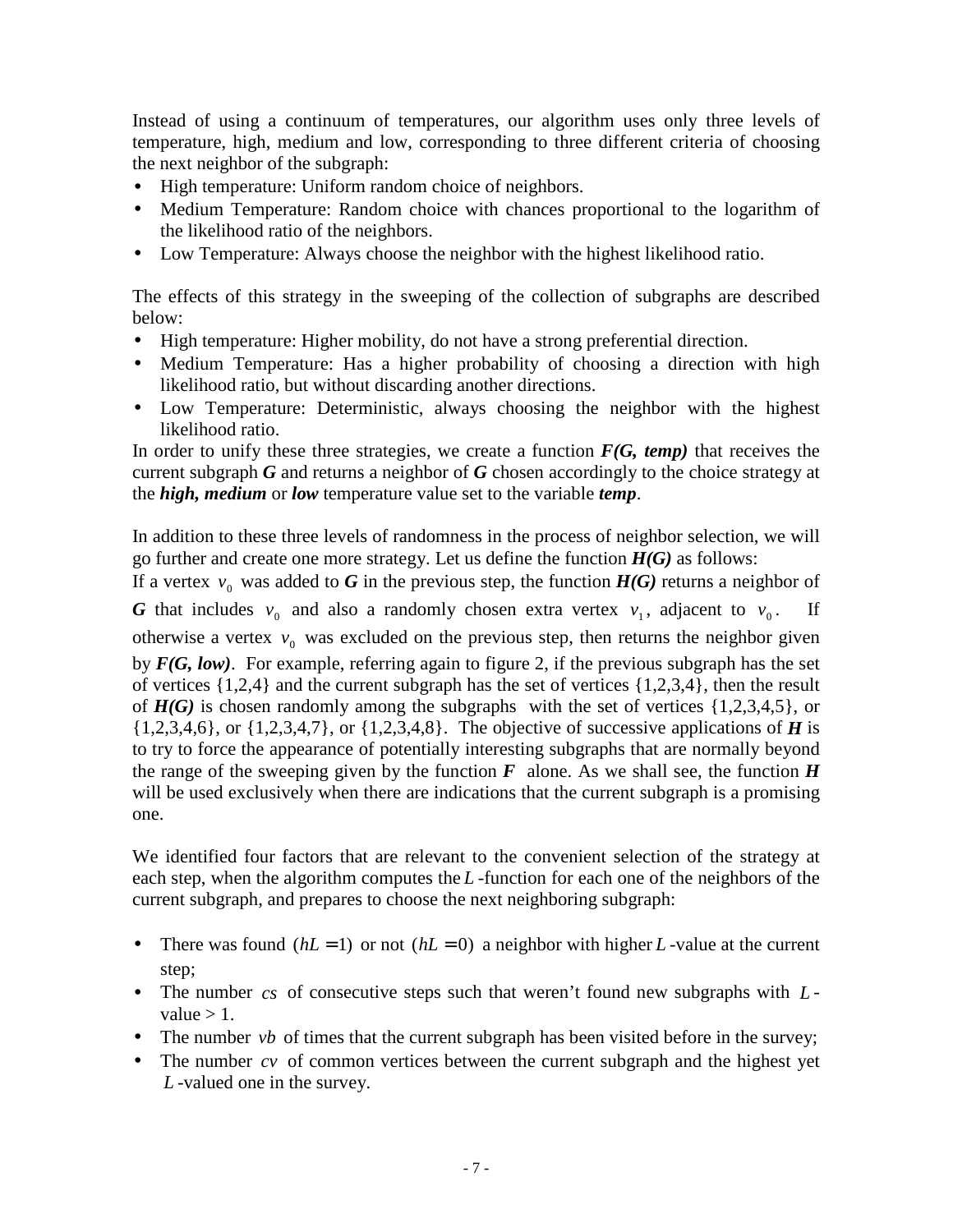The four parameters *hL*, *cs*, *vb* and *cv* are used to modify dynamically the process of selection of the successor of the current subgraph or possibly give up the survey at each step as follows:

select randomly an initial connected inherited subgraph *G*; do{

```
find the set N(G) of all the connected inherited subgraphs neighbors of G;
   compute L for all new subgraphs in N(G);
   compute hL, cs, vb, cv, cs_threshold and cs_threshold_2;
   if (cs>cs_threshold_2) G:= F(G, high) ;
   else{
      if ((hL=0) and (vb>vb_threshold_2)) G:= F(G, medium);
      else if ((hL=0) or (vb>b threshold 2)) G:=F(G, low);
           else G:=H(G);
   }
 }while ((cs<=cs_threshold) and (vb<=vb_threshold));
```

```
In the basic survey algorithm above, the thresholds variables are defined as follows:
cs_threshold=cv
cs_threshold_2=cv/2
vb_threshold is fixed and was empirically determined, and is around 10 for most situations.
vb_threshold_2= vb_threshold /2
```
The idea of the *basic survey routine* above is to adopt at each step one of four types of choices strategies for the successor of the current subgraph, with different levels of randomness. In order of the most random to the most deterministic, there are the *F(G, high), F(G, medium)* and *F(G, low)* strategies and at last the *H(G)* function strategy. The choice of which strategy is to be used is based on the values of the parameters *hL, vb* and *cs*, that are indicating if the current subgraph *G* is becoming more or less promising as the survey goes on.

Thus *F(G, high)* is adopted if the current subgraph has a relatively low L-value, was visited many times, and for several steps of the survey the L-values for the subgraphs have not increased.

*F(G, medium)* is used if the current subgraph has a relatively low L-value, has been visited many times, but there have been an increase of the L-values for some recently surveyed subgraph.

*F(G, low)* is used if there have been an increase of the L-values for some recently surveyed subgraph, but at least one of the following conditions are true: the current subgraph has a relatively low L-value, or it has been visited many times.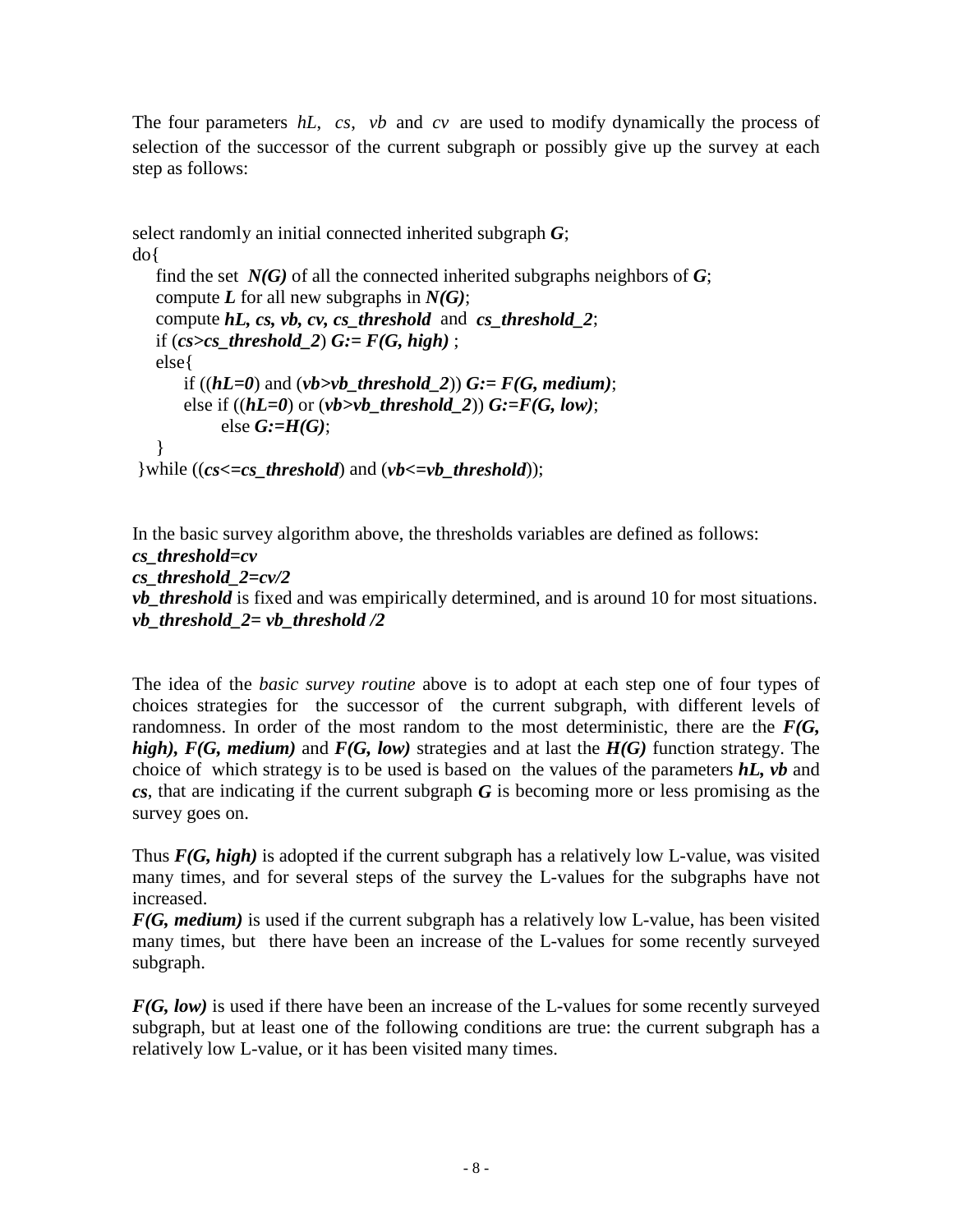Finally, *H(G)* is applied when the current subgraph has a relatively high L-value, has not been visited many times, and there have been an increase of the L-values for some recently surveyed subgraph.

The basic survey routine is finally abandoned when one of the parameters *vb* and *cs* exceeds the thresholds defined within the algorithm.

The basic survey routine is repeated several times with different initial subgraphs, until the maximum L-value found does not increase for a conveniently long sequence of visited subgraphs, or the storage space for the list of visited subgraphs is exhausted.

After the candidate cluster is found, we make a test to evaluate its statistical significance. Under the null hypothesis, we simply distribute randomly the cases over each region  $z_i$  of

the cluster, i.e., we use a Poisson random variable with mean *N*  $\frac{Cn_{z_i}}{Z}$ , and compute  $L(z)$ .

We make this thousands of times and count how many times  $L(z)$  is greater than the candidate cluster *L* -value, and this is used to compute an experimental p-value.

## 4. EXPERIMENTAL RESULTS

We will present some experimental results on the performance of the algorithm described in section 3. For the purpose of simplicity and uniformity in our exposition, we establish a standard map corresponding to the graph realization depicted in figure 3a. It consists of 625 vertices disposed in a  $25 \times 25$  square. Each internal vertex has 6 adjacent vertices, as shown in the figure. We also define another square  $n \times n$  maps with different sizes and with vertices and edges defined in a similar fashion, and will call them *standard*  $n \times n$ *maps*. A *standard*  $m \times m$  *cluster* within a standard map would be a  $m \times m$  square centered subgraph. Figure 3a also shows a standard  $5 \times 5$  cluster within the standard  $25 \times 25$  map. To each vertex in the standard map we associate a population of 100 individuals. The number of cases is  $10 + w$  for vertices within the standard cluster, and  $1 + w$  outside it, where *w* is an uniform random variable, an integer random number  $w \in [0, u]$ , and *u* is a non-negative integer. We say that *w* is an additive noise of level *u* . Of course, due to the random choice of the cases in each vertice, the final cluster found by the algorithm may be somewhat different from the  $5 \times 5$  square, as shown in the typical example of figure 3b. Generally speaking, more additive noise generates more obliterated clusters. Another types of clusters will also be discussed (See e.g. figures 3c-f). The results shown here may be extended with few modifications to another types of maps. The standard map is sufficiently complex to exhibit several interesting features, that we will describe now.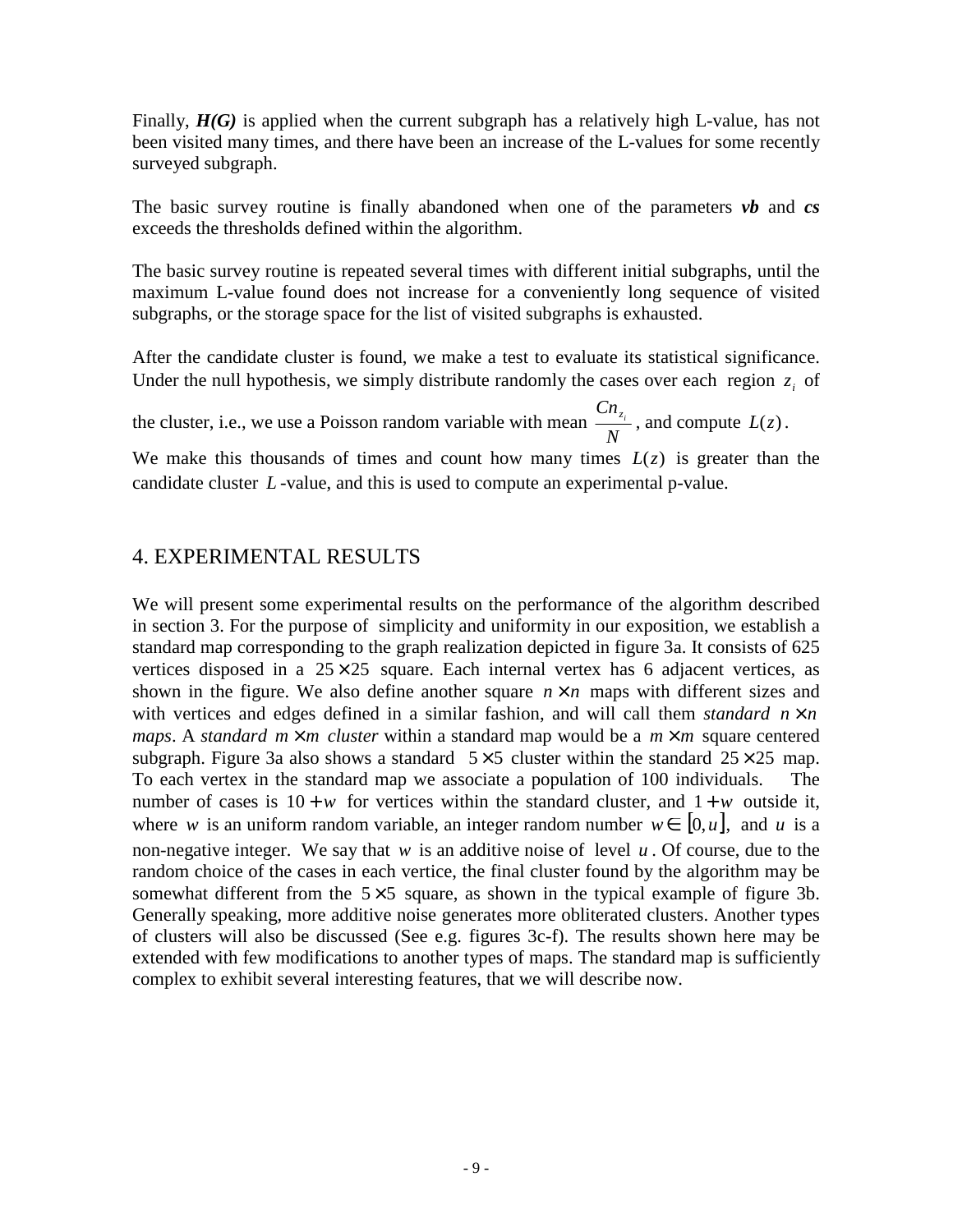









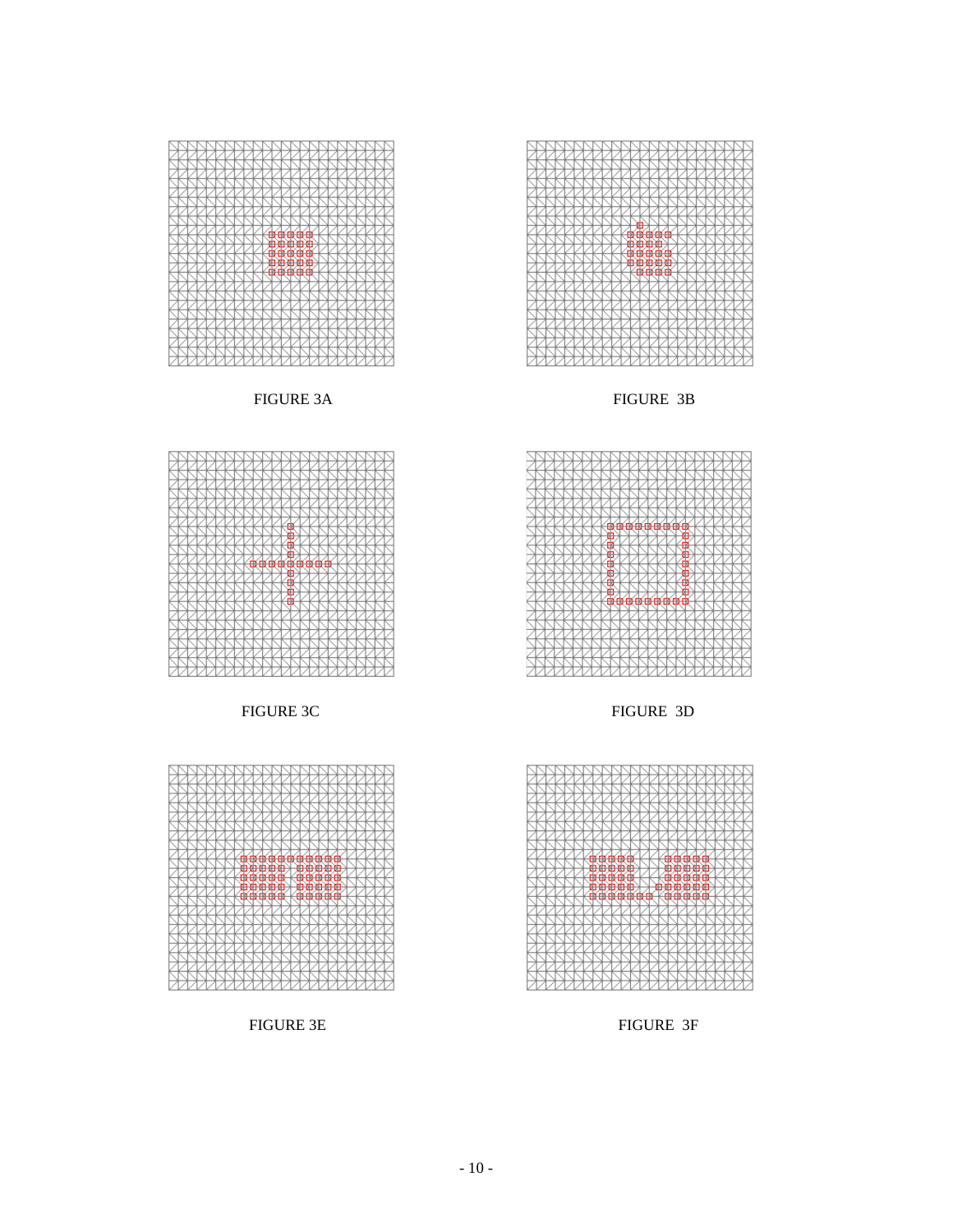

FIGURE 4: Performance of the algorithm when the size of the map increases, for the 5X5 standard cluster.

The solid circles in figure 4 denotes the number of surveyed subgraphs for each standard  $n \times n$  map with  $k = n^2$  vertices with a standard 5×5 cluster. The additive noise is of level 5. Each experimental point (solid circle) here is obtained as the median of the averaged number of surveyed subgraphs in 10 runs of the algorithm for each of five different random standard maps. The triangles denotes the values  $c \, k \ln(k)$ , with  $c = 1.63$ , for comparison. We will return to this later on section 5.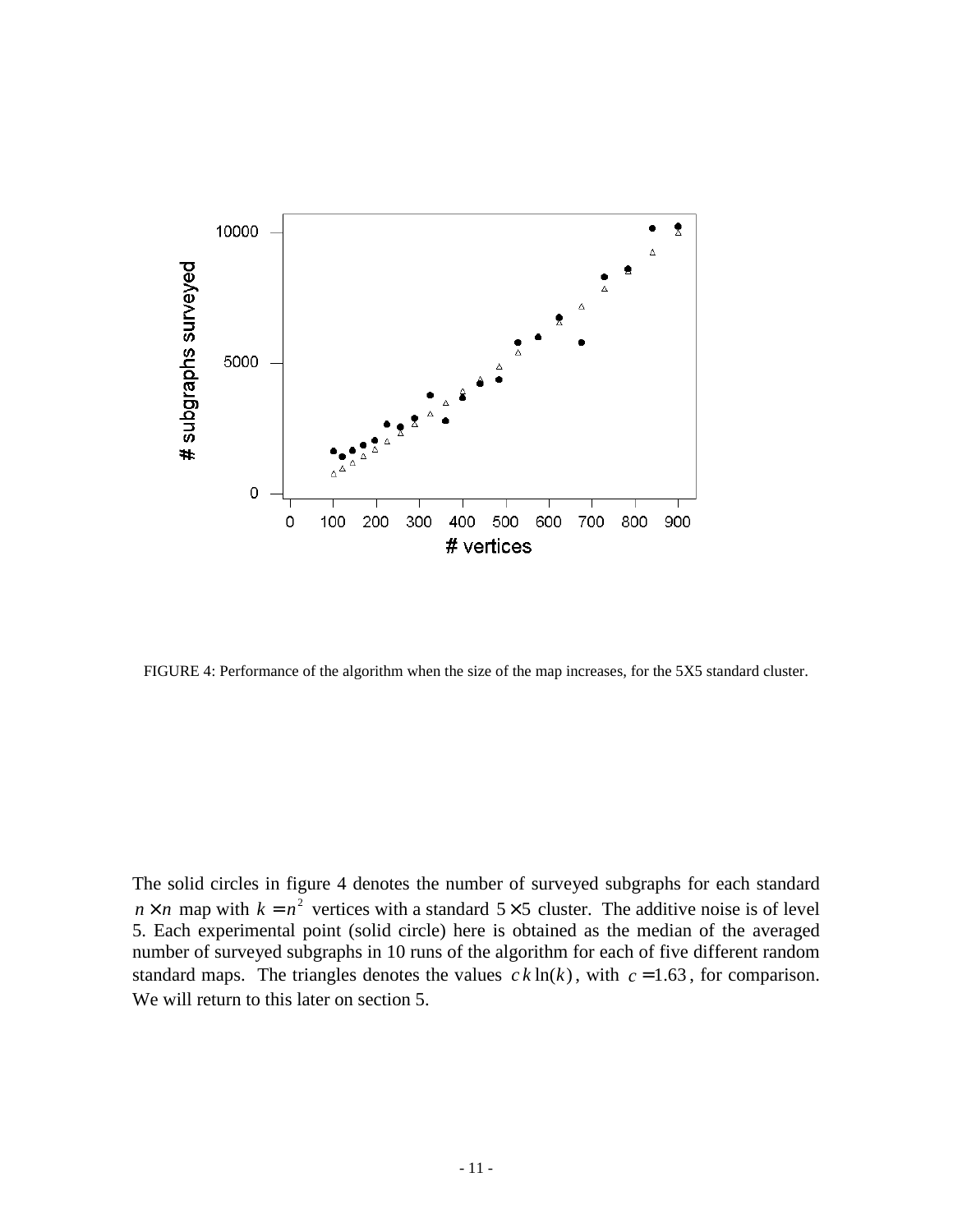When the additive noise is zero, the mean number of visited surveyed subgraphs (circles in the figure 5) increases appreciably. But the mean number of analyzed surveyed subgraphs for the standard maps (crosses), increases only slightly. This occurs because the basic survey routine gives up more easily when the noise level is zero, thus reducing the number of analyzed subgraphs.



Figure 6 shows the mean number of surveyed subgraphs for the standard map with 625 vertices, for some standard clusters of different sizes. As we can see in this figure, the mean number of surveyed subgraphs seems to increase with the size of the cluster, for clusters with 25 vertices or more.



FIGURE 7A: The average size of surveyed subgraphs FIGURE 7B: The average number of basic surveys

We can see in figure 7a that the mean size of the surveyed subgraphs decreases with the number of vertices of the standard map and standard  $5\times 5$  clusters with noise level 5. This happens because the algorithm gives up more easily when it searches through larger "empty" regions outside the cluster within the map. The basic survey routine is called more times for bigger maps, as we can see in figure 7b.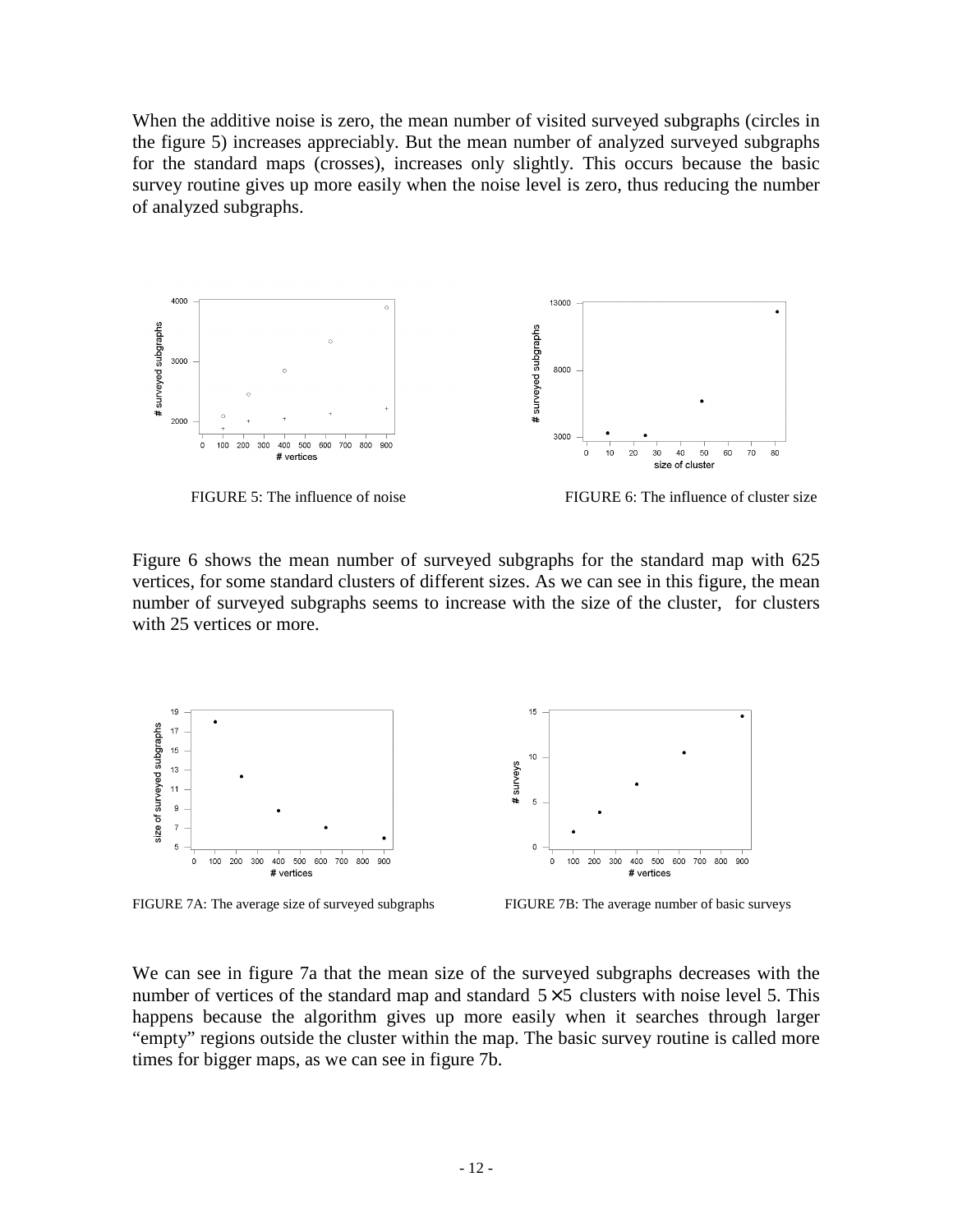

FIGURE 8: Noise affects the performance FIGURE 9: Finding the optimal value of vb\_threshold

The presence of additive noise has influence on the mean number of surveyed subgraphs, but in a rather complex manner, as we can see in figure 8. We observe that there is a sudden increase in the mean number of surveyed subgraphs, when the noise level increases above 1. At this point, large zones with more or less the same value appear in the map, and the algorithm takes some time searching them until they are discarded. This effect is less pronounced in maps with noise level 3 and 4. Beyond this point, as the noise level increases, there is a steady increase in the mean number of surveyed subgraphs.

In order to evaluate experimentally the best value for the parameter *vb* threshold, we conducted a test with the 625 vertices standard map with the standard  $5\times5$  cluster with noise level 5. As we can see in figure 9, the choice for the parameter *vb\_threshold* is not very critical. We usually adopted the value 8 in our tests, because it is also apparently better for other more complicated maps.

The cluster of figure 3c, with noise level 5, was found after analyzing 2,275 subgraphs, and the one of figure 3d, in the same conditions, was found after 6,173 subgraphs. The performance of the algorithm for these two cases are comparable with the performance for the standard clusters of equivalent size. Note that these two cases could not have been found by the original circle centered zones algorithm in [6].

Consider now the case where we have two separated  $5\times 5$  blocks, the "double cluster" examples. Figures 3e and 3f depict the clusters found when the algorithm tries to analyze them. In figure 3e, the two blocks are isolated by one region, and in figure 3f they are three regions apart. In both cases the algorithm finds first one of the isolated blocks (after 741 and 842 searches, respectively), and then, after a longer search, it finds the clusters formed by joining them (after 5,736 and 11,226 searches, resp.).

As a last example, we analyzed in figure 10 a map of the 2 million inhabitants city of Belo Horizonte, Brazil, with 240 regions, with homicide cases during the year of 1995. North is up in this map. The most significant cluster is marked in the map. The light-gray regions have exactly zero cases, but they are included in the cluster by the algorithm because they link "smaller clusters" with high incidence rates. We can see that the light-gray region in the bottom of the map is specially large in comparison with the others. This is a nuisance in the original planning of the map, because this large region limits with zones that are far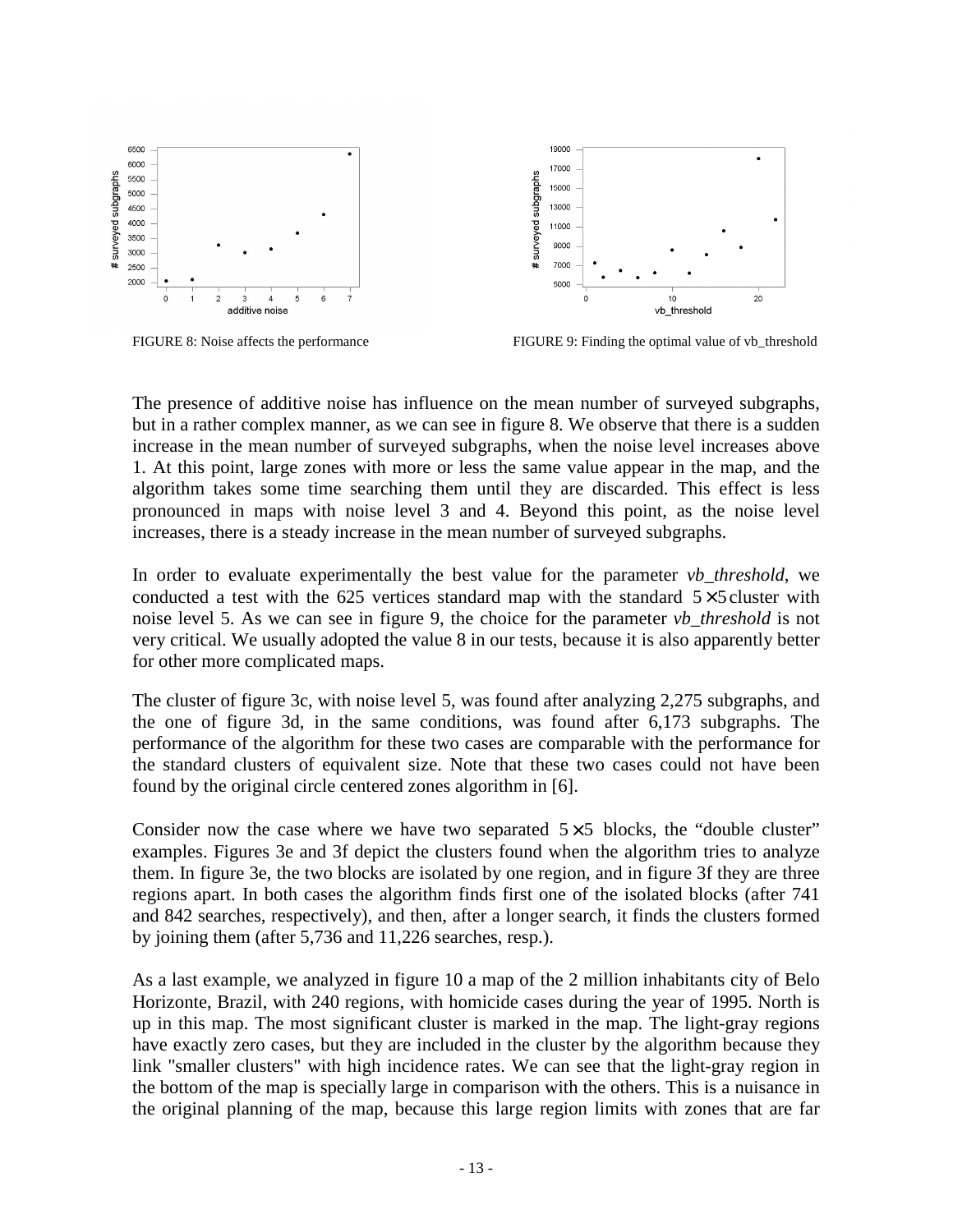away from the high incidence regions near the center of the map. The best solution here, as commented in the introduction, would be to split it in several smaller regions. Anyway, we can see very clearly a north-south almost straight cluster following a large express way in Belo Horizonte, that is known to be a degraded urban area with high incidence of homicides.

This algorithm was implemented in C language, on a Linux environment, on a K6-II 500 MHz processor microcomputer.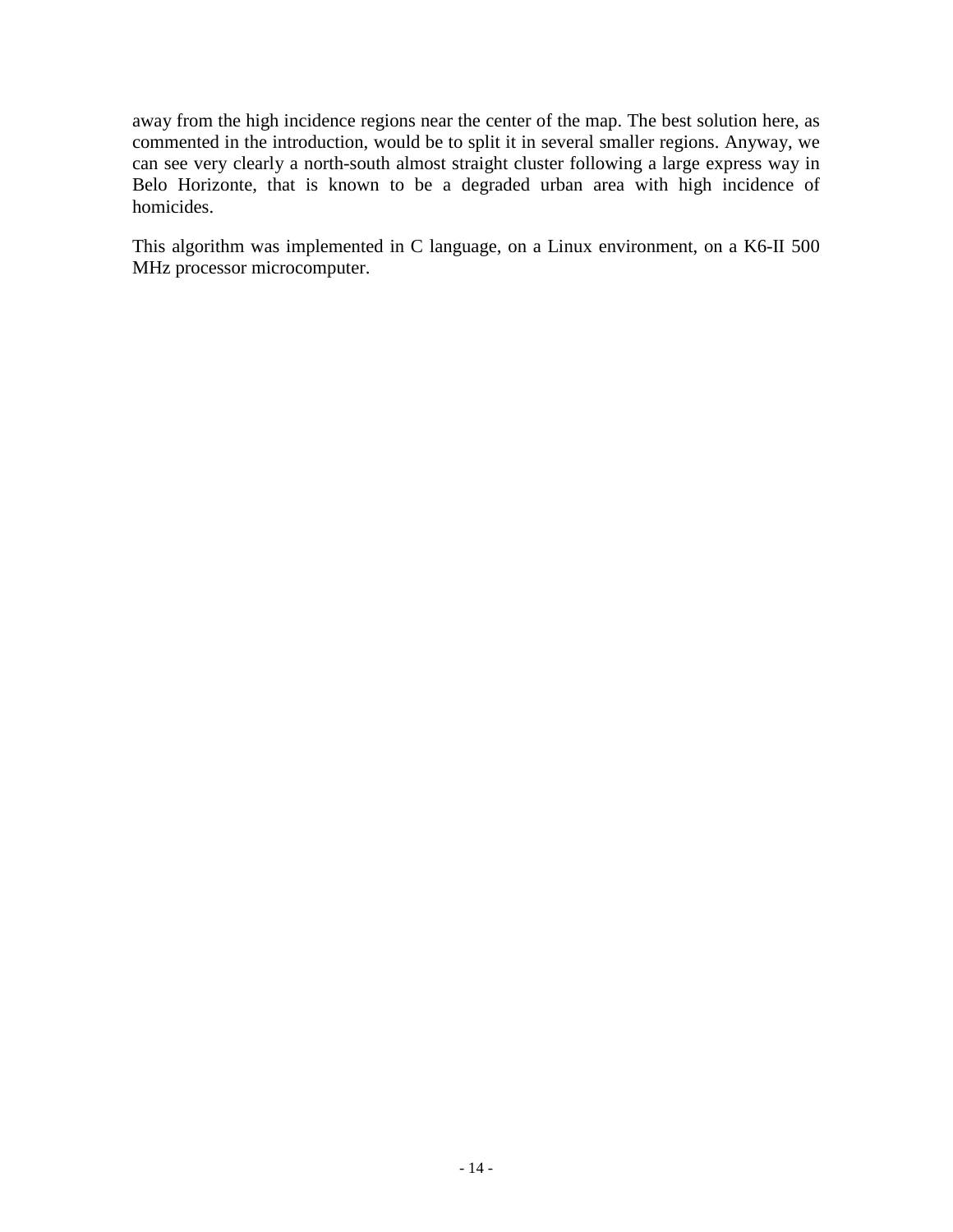

FIGURE 10: The homicide cluster in the city of Belo Horizonte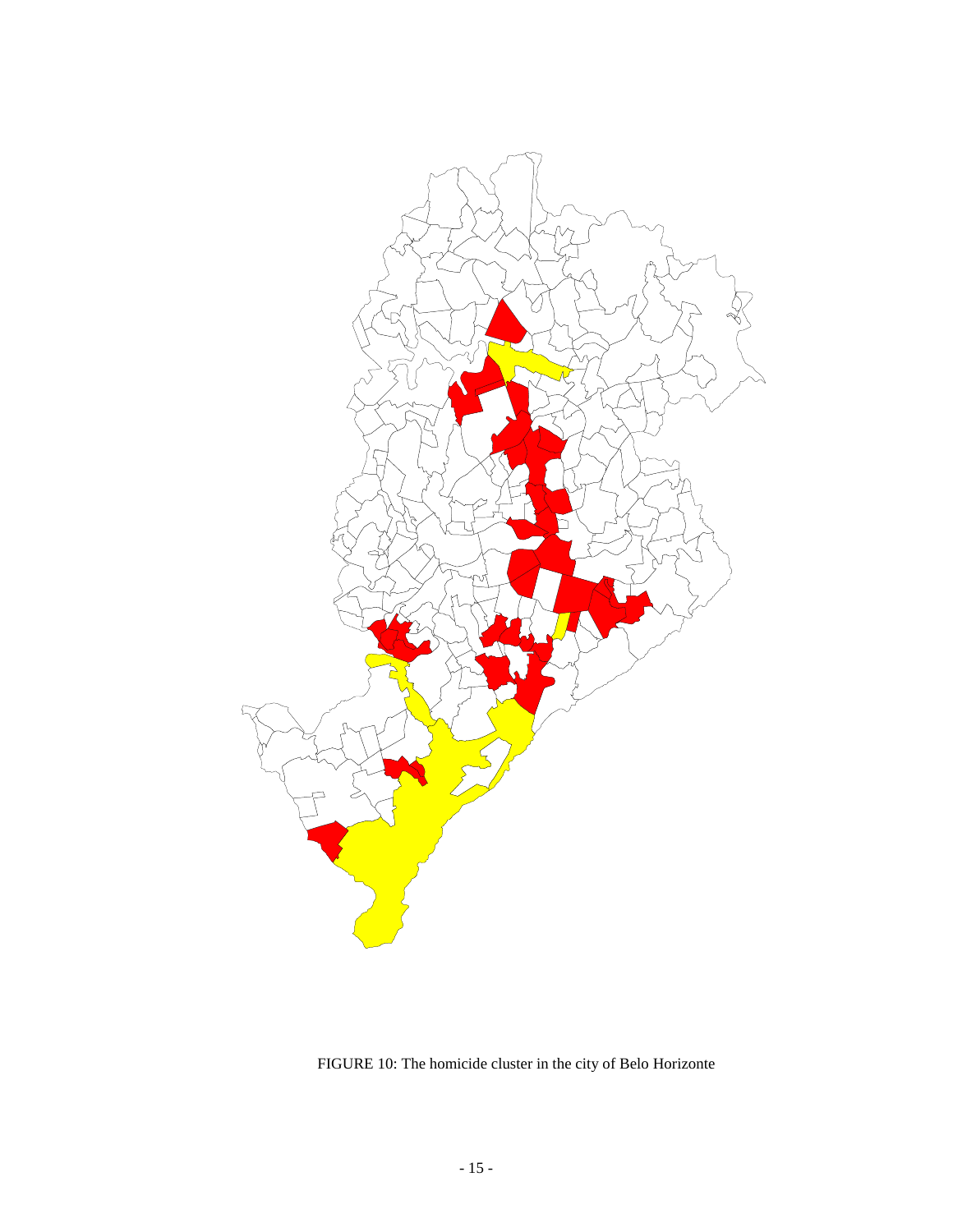It is a well-know fact that combinatorial algorithms that use simulated annealing converge to the optimal solution in exponential time in the worst case, but usually find quasi-optimal solutions in much less time (see [9]).

The process of section 3 of finding the cluster (if it exists) can be described as a stochastic process as follows. Suppose that to each vertex  $v_i$ ,  $i = 1,...,k$  of the map graph is assigned a binary variable  $b_i$ , such that  $b_i = 1$  if  $v_i$  is in the set of vertices of the current subgraph, and  $b_i = 0$  otherwise. Define also the binary constants  $c_i$ , such that  $c_i = 1$  if  $v_i$  is in the set of vertices of the cluster, and  $c_i = 0$  otherwise. Thus, starting at an initial variable string  $(b_1, ..., b_k)$  we attempt to reach at the string  $(c_1, ..., c_k)$ , modifying randomly at most one value *<sup>i</sup>*  $b_i$  at each step, and producing a sequence of strings  $(b_1,...,b_k)_0$ ,  $(b_1,...,b_k)_1$ , ...,  $(b_1,...,b_k)_r = (c_1,...,c_k)$  after *r* steps. Suppose, for simplicity, that the variable  $b_i$  once set to the value  $c_i$ , maintain this value during the rest of the sequence of strings. Suppose also that when, at each step, an index *i* is randomly chosen there is a fixed probability *s* that  $b_i$  assumes the value  $c_i$ . So the expected mean value of *r* is approximately  $s^{-1}k \ln(k)$ , for large *k*. See the appendix for a proof. Of course, the assumptions above are somewhat artificial. The parameter *s* may be very difficult to establish. It may be not constant over the map, and also may vary greatly from one problem to another. But this crude model can explain, in certain simple situations, the behavior of the algorithm, as shown in the graph of figure 4. In this particular case the cluster is very well defined in the map, and the algorithm does not need to worry with small scattered "clusters". This is certainly not the case as with the cluster of the city of Belo Horizonte, or in the "double cluster" example.

The experiments in section 4 suggests that the worst scenario for the algorithm is the presence of several disconnected "small clusters" scattered along the map. The algorithm finds easily each one of these "small clusters", but only after a lengthy survey it finds the increasing bigger "clusters" made by joining these "small clusters" together. So, the "clumpyness" of the map, loosely defined here as the presence of these scattered disconnected "small clusters", is a factor of importance in the performance of the algorithm. It could also leads us to a discussion of the original concept of cluster. Perhaps it would be useful to consider not only the cluster, but also the possible combinations of "small clusters" found during the course of the survey.

If we allow that the parameter *s* discussed above has a different value for each region of the map, we can understand better some aspects of the behavior of the algorithm in the "double cluster" examples of figures 3e and 3f. In figure 3e, for example, we adopt very small values for the parameter  $s$  for the five vertices between the two  $5 \times 5$  blocks. It means that it is much more difficult for the algorithm to recognize that one of these five vertices are part of the cluster. A similar reasoning applies to the fifteen vertices between the two  $5 \times 5$  blocks in figure 3f.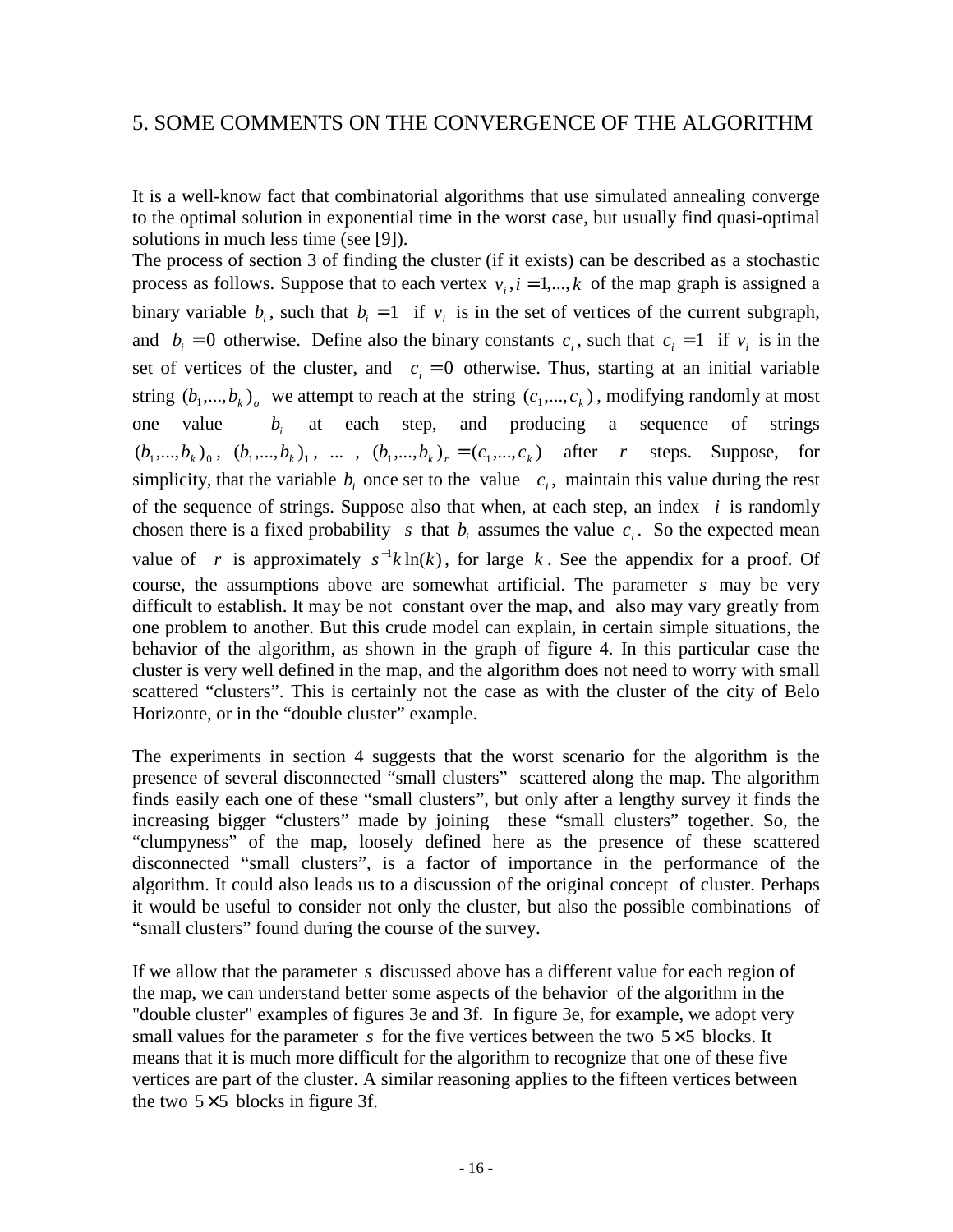#### 6. APPENDIX

Theorem: The stochastic process described by the graph below



is such that the average number of transitions from state  $0$  to state  $k$  is asymptotically given by  $s^{-1}k \ln(k)$ .

Proof: Let *A* be the corresponding stochastic  $k + 1 \times k + 1$  matrix with entries

$$
a_{ij} = \begin{cases} s(i-1)/k, & i = j \\ 1 - s(i-1)/k, & i+1 = j \\ 0, & otherwise. \end{cases}
$$

Consider now the  $k \times k$  matrix *B* obtained from *A* suppressing the last line and the last column. Each entry  $w_{ij}$  of the matrix  $W = (I - B)^{-1}$  is the average number of times that the state *j* appears in a random path from the state *i* to the state *j* (see, e.g. [8]). A computation shows that

$$
w_{ij} = \begin{cases} s^{-1}k/(k-j+1), & i \le j \\ 0, & i > j. \end{cases}
$$

It is now easily seen that the average number of transitions to reach the state *k* from the state 0 is given by

$$
s^{-1}k\sum_{j=1}^{k}\frac{1}{j},
$$

the sum of the entries of the first line of *W* . Now, using the fact that

$$
\sum_{j=1}^{k} \frac{1}{j} = \ln(k) + \gamma + \frac{1}{2k} + O\left(\frac{1}{k^2}\right)
$$

where  $\gamma = 0.577...$  is the Euler constant, the result follows.